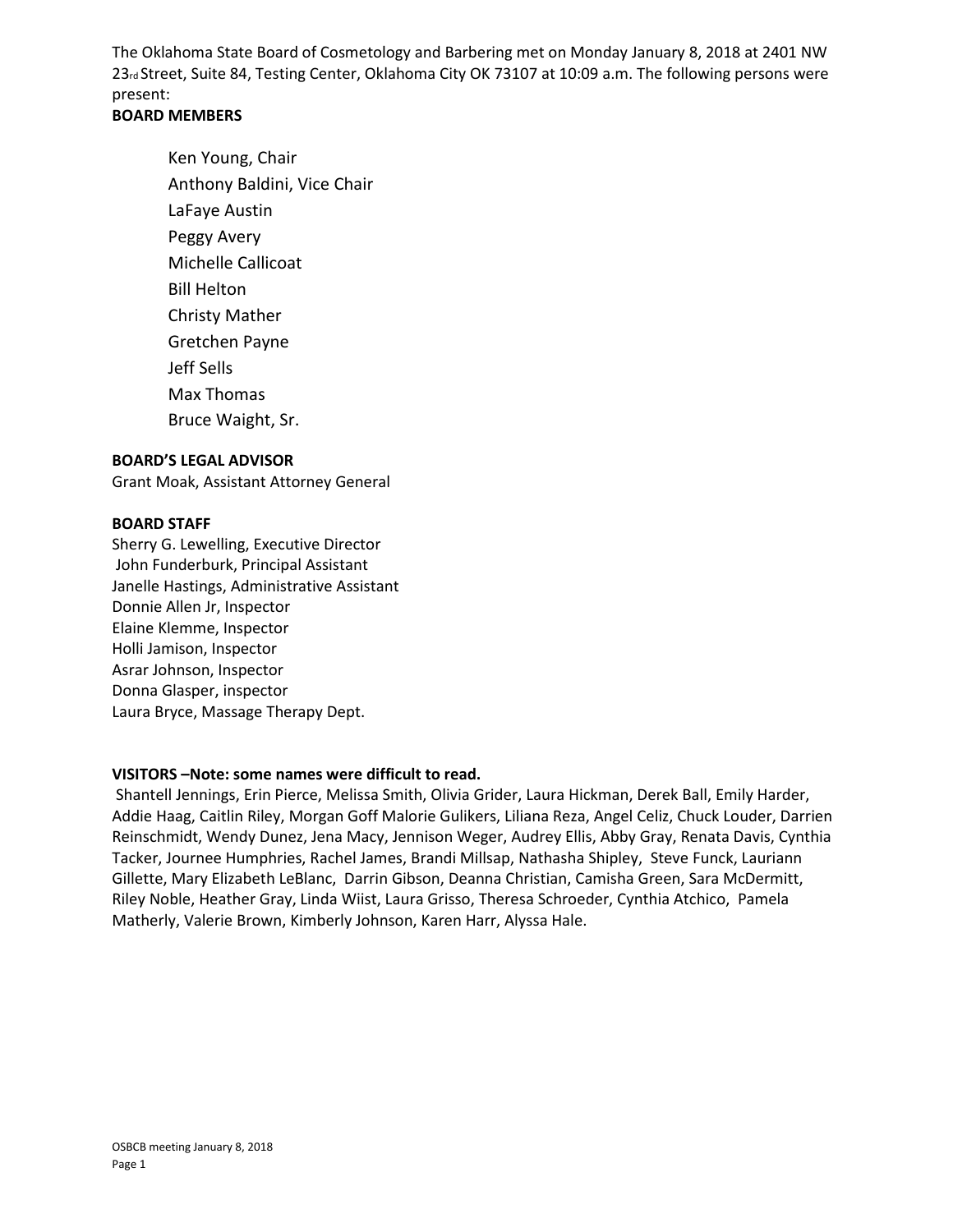# 1. Call to Order

Chair Young called the meeting to order at 10:05 am. (the meeting had been properly posted and agenda-ized.)

# 2. Roll Call

**Quorum was established with roll call. The following persons answered roll call:** 

- 1. Ken Young, Chair
- 2. Anthony Baldini, Vice Chair
- 3. LaFaye Austin
- 4. Peggy Avery
- 5. Michelle Callicoat
- 6. Bill Helton(Note: Mr. Helton had to leave at 12:16 pm)
- 7. Christy Mather
- 8. Gretchen Payne
- 9. Jeff Sells
- 10. Max Thomas
- 11. Bruce Waight Sr.

3. Public Comment – Opportunity for the Board to Receive Public Comment – Each speaker is limited to three minutes. Comments must be related to items listed on the agenda

Karen Harr, licensed Massage Therapist of 28 years spoke in favor of a public seat with a neutral person, she also spoke for Richard Forney MT who is not in favor of CEU's unless it is for those who are grandfathered in based on experience.

Chantel Jennings, MT stated that she would like clarity on CEU providers, should be simple and not too costly. Mr. Moak said the Board would be voting today, then the process would continue with public comment and public hearing before being sent to the Governor. Jennifer Gill licensed MT and Esthetician indicated her concerns had been previously address by Karen Harr.

Malorie Gulikers- Cosmetologist and Salon Owner expressed concerns over de regulation and was in favor of raising industry standards.

Valerie Brown, MT expressed that education would take the profession out of the perceived prostitution realm and into the education realm.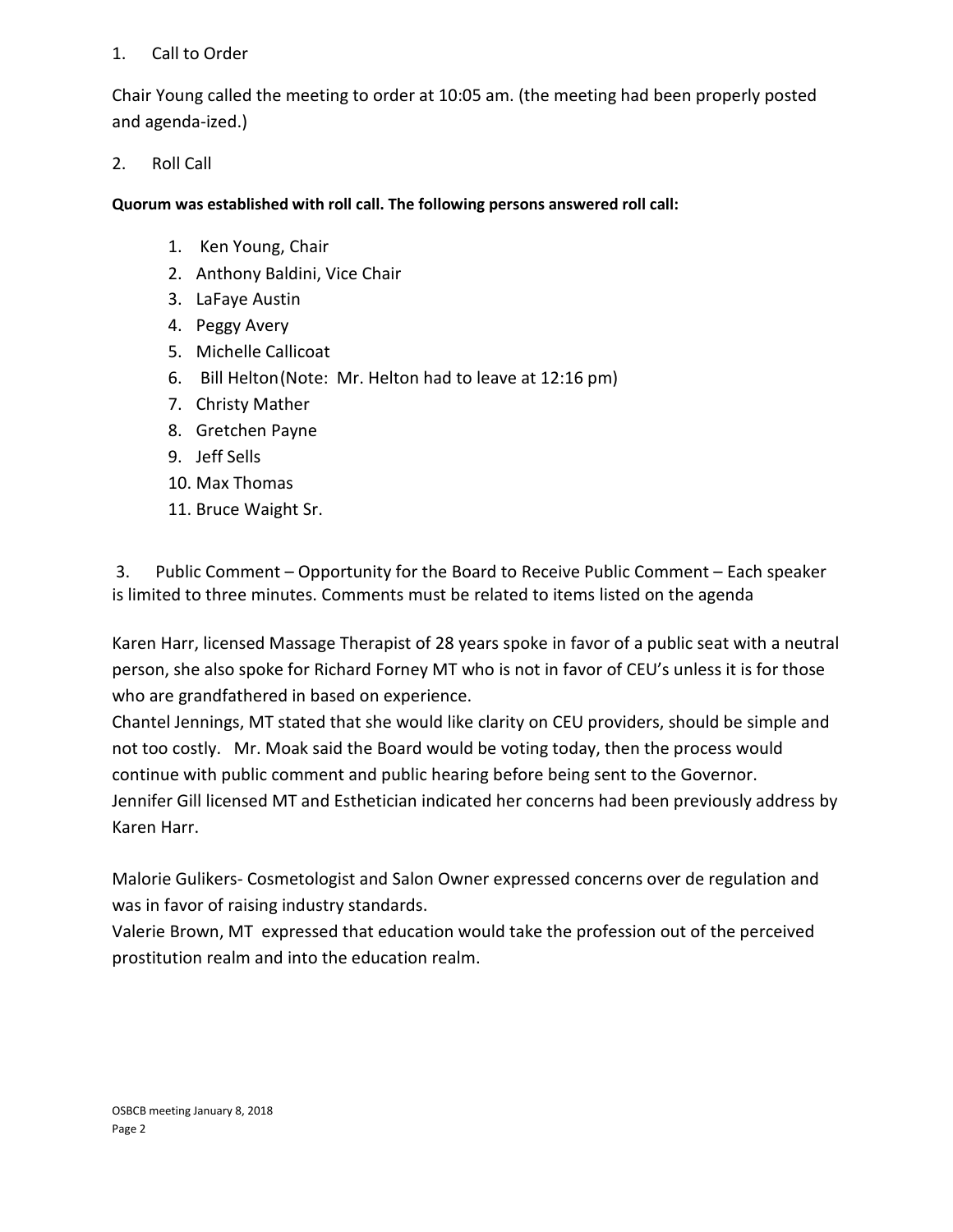4. Discussion and Possible Action To Approve or Disapprove Budget Report (November 1, 2017 to December 31, 2017) – Steve Funck, OMES--Agency Business Services

Mr. Funck reported that all three departments, General operations,

Inspection department, and IT, are operating under budget.

A motion was made by Mr. Thomas and seconded by Ms. Austin to approve the budget report as presented.

Baldini, yes; Austin, yes; Avery, yes; Callicoat, yes; Helton, yes; Mather, yes; Payne, yes; Sells, yes; Thomas, yes; Waight, yes.

Motion carried.

Mr. Young asked Ms. Lewelling to introduce new board members, Peggy Avery of Ardmore-District 2, Machelle Callicoat of Atoka -District 6, Jeff Sells Private School representative, and Bruce Waight, Sr. Barber representative.

5. Discussion and Possible Action To Approve or Disapprove Board Meeting Minutes from November 13, 2017.

A motion was made by Mr. Helton and seconded by Ms. Payne To Approve Board Meeting Minutes from November 13, 2017

Baldini, yes; Austin, yes; Avery, yes; Callicoat, yes; Helton, yes; Mather, yes; Payne, yes; Sells, yes; Thomas, yes; Waight, yes.

Motion carried.

6. Director's Report – Sherry G. Lewelling New Staff at OSBCB and legislation update

Ms. Lewelling welcomed Chisholm Trail Instructor Brandi Millsap and students and introduced and welcomed new staff members Laura Bryce, Massage Therapy Dept; Camisha Green, student department, (Inspector Asrar Johnson has been temporarily assigned to the student department) and Ms. Donna Glasper Inspector.

Ms. Lewelling informed us that Senator AJ Griffin has reserved Senate Bill 812 (SB812) from 2017 session but so far we do not yet have any language posted and will be our Massage Therapy bill.

Ms. Lewelling was contacted by Senator Bergstrom about separate bills regarding the expansion of the grandfather clause and the other regarding establishment authority, Senator Griffin has it in one bill

Ms. Lewelling received a call from Rep Todd Russ in reference to electrology which is regulated by the Medical Board and the article he had received from the 1889 Institute (http://www.1889institute.org/ ) that recommended that electrology not be regulated at all. Sherry said she planned to meet with him but needed time to do some research with Leslie Roste infection control expert with King research.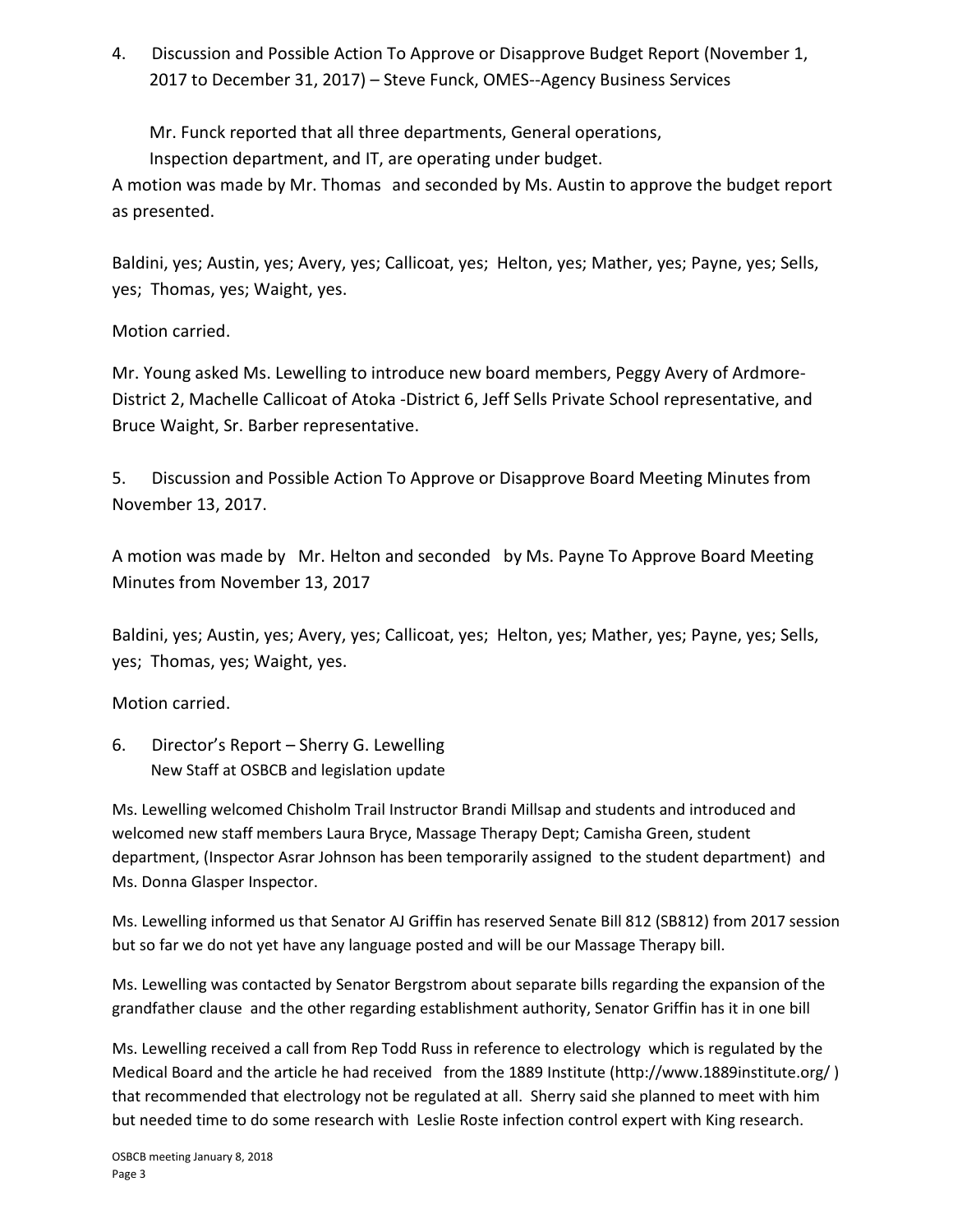Ms. Lewelling read from the Professional Beauty Association report on the Oklahoma salon industry. Which generates 485 million in reported income in Oklahoma 2016, based just on salons with salaried employees and provided statistics that showed salon industry jobs outperformed the state's overall private sector in recent years, including businesses owned by women and minorities.

Linda Wiist asked about the Governor Fallin's occupational task force –Ms Lewelling said she had not yet seen the report, she was told by one senator that it may not be in the form of a bill this year but would probably be next year.

Chair Young stated the threat of deregulation has been around for several years but recently gained steam in recent years, recommend one go to the Institute for Justice website [\(http://www.ij.org/\)](http://www.ij.org/) they are against anything that prevents anyone from working, they have the ear of legislators along with unlimited resources.

Bill Helton, Board Member and current president of NIC, (National Interstate Council of State Boards of Cosmetolog[y https://nictesting.org/\)](https://nictesting.org/) gave some more details-Institute for Justice was given over 900 million dollars to look at various professions that require a licnse, they look at rules and regulations and loopholes, educational requirements, are educational loans being repaid, and if now, why? Is it because they cannot find a job? They look at all these areas to see if we are causing undue hardships or problems.

Ms. Austin also pointed out that most of the law suits involved hairbraiders and reminded us that the hairbraider course initially required 600 hours in order to appease school owners who wanted to qualify for federal funding. It is noted that the hairbraiders course was reduced from 600 hours required training to only 40 hours.

7. Discussion and possible action to submit Notice of Rulemaking Intent to Office of Administrative Rules for publication in the Oklahoma Register for the purpose of permanent rulemaking.

TITLE 175. STATE BOARD OF COSMETOLOGY AND BARBERING CHAPTER 1. ADMINISTRATIVE OPERATIONS Subchapter 1. General Provisions [AMENDED] CHAPTER 10. LICENSURE OF COSMETOLOGISTS, BARBERS, SCHOOLS AND RELATED ESTABLISHMENTS Subchapter 3. Licensure of Schools [AMENDED]

Discussion was primarily over fine assessment and whether those fines should be implemented with each expired license or just those who practice with no training or license. Ms. Lewelling said it was not the intent that anyone working on an expired license be fined but Mr. Moak pointed out that the law must apply to all and is black and white. It was clarified that anyone caught working on an expired license be given 30 days from date of violation to get in compliance and have the fine dismissed. A motion was made by Mr. Thomas and seconded by Mr. Helton to approve as discussed and amended.

Baldini, yes; Austin, yes; Avery, yes; Callicoat, yes; Helton, yes; Mather, yes; Payne, yes; Sells, yes; Thomas, yes; Waight, yes.

Motion carried.

OSBCB meeting January 8, 2018 Page 4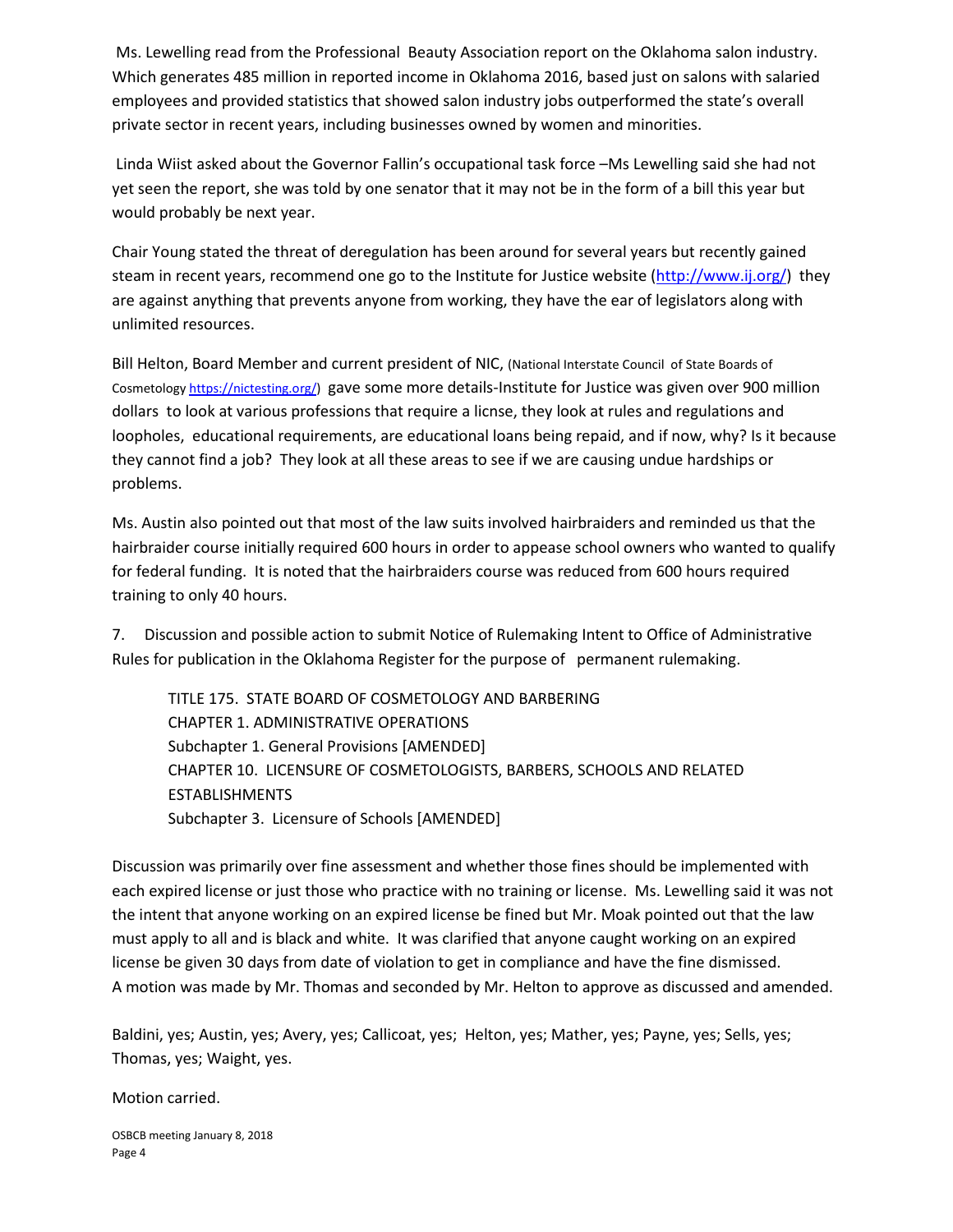8. Discussion and possible action to submit Notice of Rulemaking Intent to Office of Administrative Rules for publication in the Oklahoma Register for the purpose of permanent rulemaking.

TITLE 175. STATE BOARD OF COSMETOLOGY AND BARBERING CHAPTER 20. MASSAGE THERAPY Subchapter 5. Licensure of Massage Therapists [AMENDED] Subchapter 7. Continuing Education [AMENDED] Subchapter 9. Standards of Professional Conduct [AMENDED] Subchapter 11. Grounds for Discipline [AMENDED] Subchapter 13. Complaints and Hearings [AMENDED]

Ms Grisso said it was recommended that we revisit the issue of Continuing Education so an ad hoc committee comprised of members of the continuing education committee and legislative committees met at the end of November. On average, 10 hours of CE is required by 35 states in the US. Each member of the adhoc committee stated their preferred number of hours which was between 4-6 hours so we split the difference and that is how we arrived at 5 hours.

Board members Mather and Helton feel that continuing Ed should be up to the individual licensee and not enforced by the board, adding that professional development is a choice while basic licensure is necessary

A motion was made by Ms. Payne and simultaneously seconded by Mr. Baldini and Ms. Callicoat to approve and submit Notice of Rulemaking Intent to Office of Administrative Rules for publication in the Oklahoma Register for the purpose of permanent rulemaking.

Baldini, yes; Austin, yes; Avery, yes; Callicoat, yes; Helton, yes; Mather, abstained; Payne, yes; Sells, yes; Thomas, yes; Waight, yes.

Motion carried.

NOTE: Mr. Helton left at 12.16 pm.

9. Discussion and possible vote to enter into executive session pursuant to 25 O.S. §307(B)(2) to discuss performance review of Executive Director.

Vote to enter open session.

Discussion and possible action on matters discussed in executive session.

A motion was made by Ms. Austin and seconded by Ms. Callicoat to enter into executive session.

Baldini, yes; Austin, yes; Avery, yes; Callicoat, yes; Mather, yes; Payne, yes; Sells, yes; Thomas, yes; Waight, yes.

Motion carried.